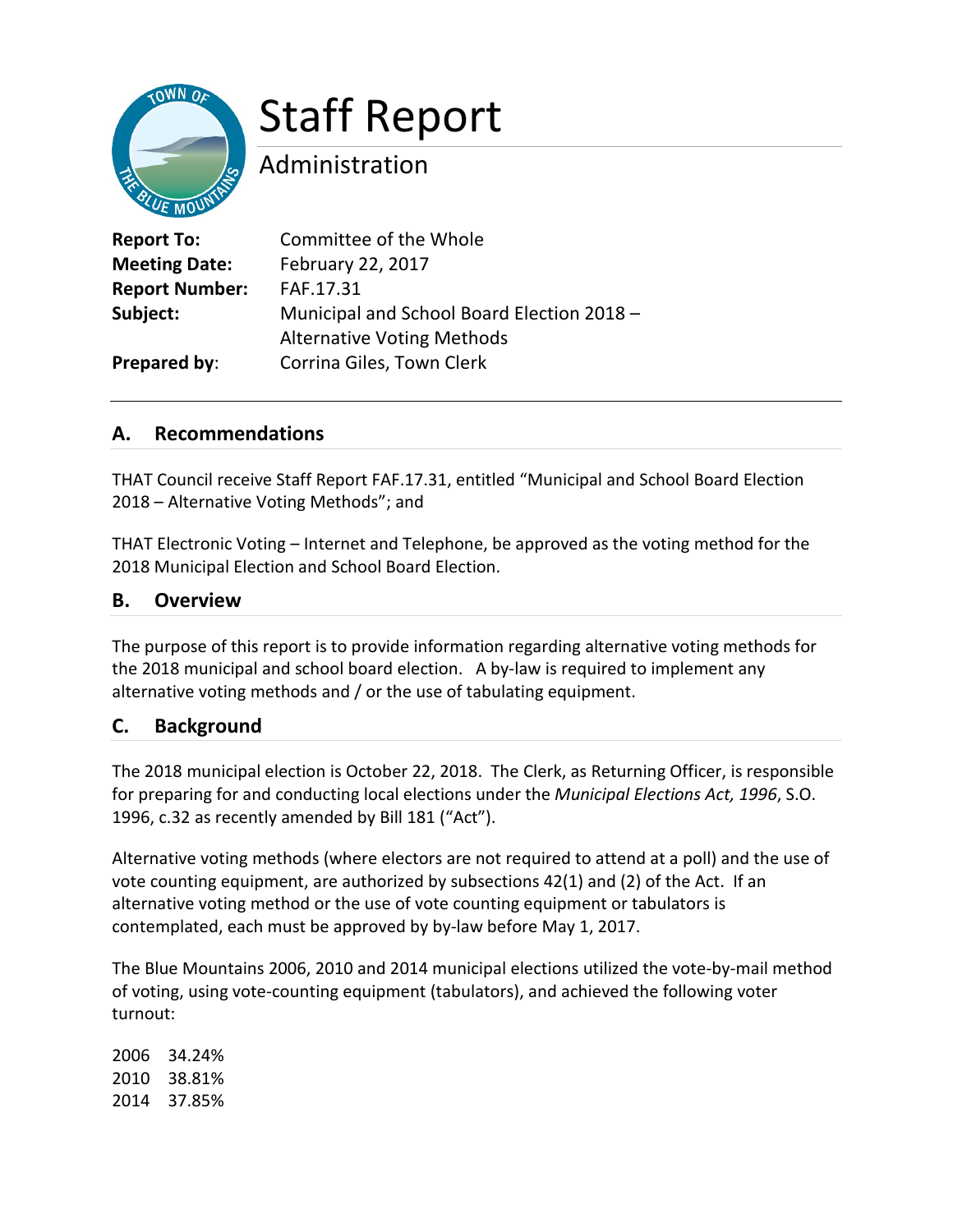Given the use of alternative voting methods for the previous three elections, two alternative voting methods are being considered in this report, Option 1 Electronic Voting (Internet and Telephone) and Option 2 Vote by Mail.

#### **Option 1: Electronic Voting (Internet and Telephone)**

Eligible electors receive a voter package in the mail that includes instructions, voter's identification number, voter's unique personal identification number (PIN) to vote using either the Internet or Telephone, the URL, and the telephone number for the voting system. Voters also receive the list of candidates, legal requirements to vote, and how to receive more information.

The voter requires the PIN as well as a second piece of information, usually, date of birth, in order to proceed to complete a ballot. A declaration must be acknowledged by the voter confirming that the elector meets the eligibility requirements to vote and understands offences under the Act.

Voters can vote at any time within the authorized voting period (generally seven to ten days), by telephone, hand held device, tablet or computer until the close of the election.

Should this method be selected, help centres would be set up to provide information and assistance to electors that do not have access to a computer to vote by internet if they wish.

The ballot information is stored in a secure database and tabulated at the end of Election Day. The system is designed to ensure there is no link that connects the voter with his or her ballot. Automatic tabulators would not be required for this method.

Internet voting is on the rise for Ontario municipalities with 12 municipalities using internet voting in 2003 and 97 municipalities using internet voting in 2014.

#### **Option 2: Vote by Mail with Tabulators**

If this option is selected, staff propose to run the 2018 election exactly as in the 2014 election, being vote by mail with tabulators. Voting kits are mailed to eligible electors, the ballot is completed by the elector, a declaration is signed by the voter confirming that the voter meets the eligibility requirements to vote and that they understand the offences under the Act, and the ballot is returned via mail or dropped off at the Town Hall.

The use of vote counting equipment would also be utilized as in past elections.

If Option 2: Vote by Mail with Tabulators is the preferred method for the 2018 municipal election, Council should consider the following recommendation:

THAT vote by mail with vote-counting equipment (tabulators), be approved as the voting method for the 2018 Municipal Election and School Board Election.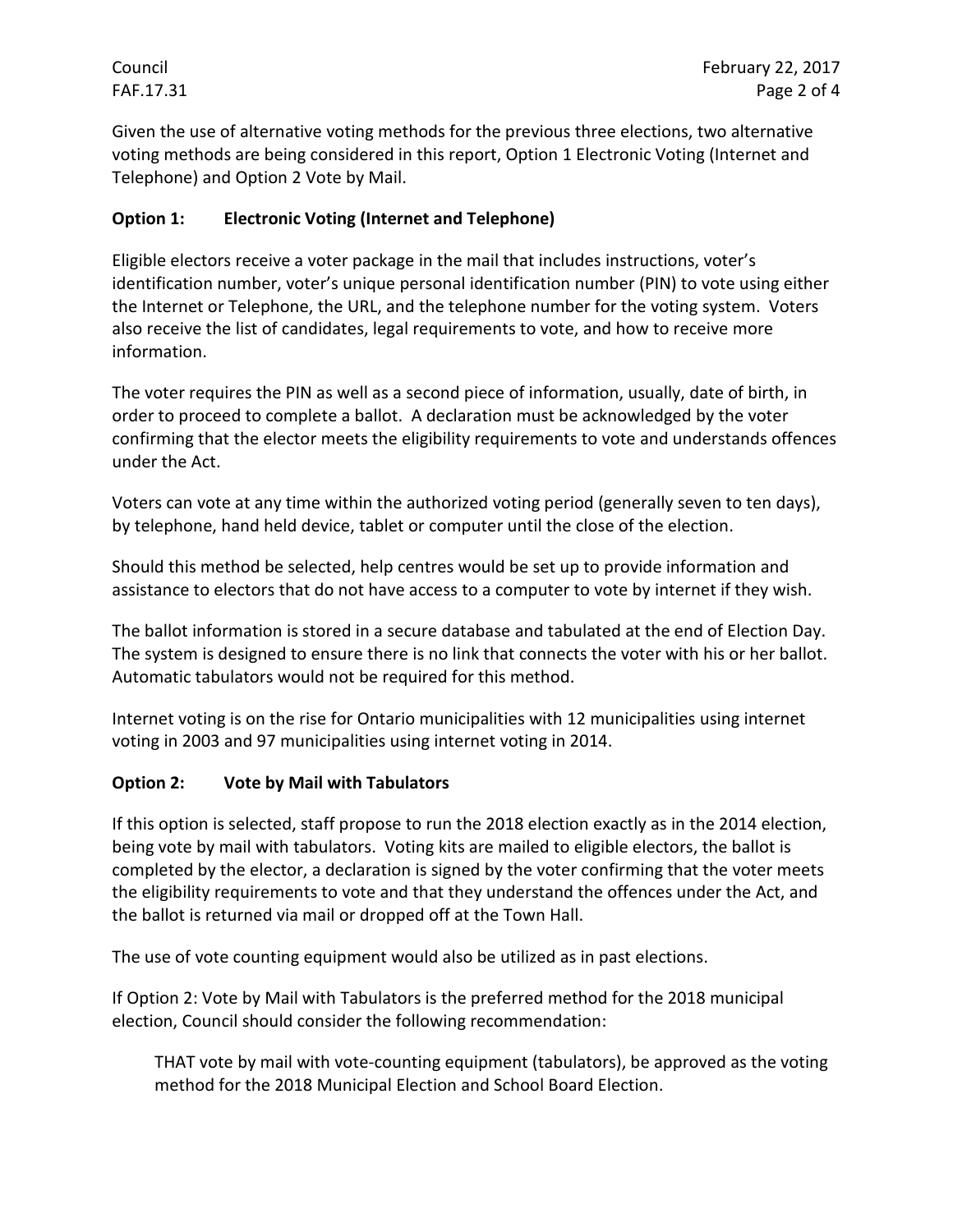#### **D. Analysis**

In the 2014 election, the majority of Grey County municipalities used vote by mail (some utilized tabulators), while Owen Sound, Southgate and West Grey continued to use paper ballots/poll attendance. Meaford used electronic voting (telephone and internet) in its 2014 election. In discussion with the former Meaford Clerk, he advised that Meaford's post 2014 election review confirmed that telephone and internet voting was successful and comments received were generally positive.

Staff have reviewed the "Internet Voting Project Report" authored by Nicole Goodman, The Centre for e-Democracy & The University of Toronto and Heather Pyman, Carleton University, published in August 2016. The report explains the effects of internet voting on elections. Attached as Attachment "1" is the Internet Voting Project Report, Executive Summary dated August 2016. Attachment "2" is the complete Internet Voting Project Report.

The project surveyed 47 municipalities, and some of the key findings are as follows:

- the study finds support among stakeholders for internet voting in local elections
- when offered alongside other voting methods, internet voting is Ontario voters' preferred method for municipal elections
- municipalities primarily adopt internet voting to enhance voter accessibility and convenience
- internet voting is preferred for those who are unable to make it to a physical polling station
- older electors are the biggest users of internet voting
- education and outreach are the biggest challenges for implementation
- additional resources may be required in the advance polling periods, but are not required on election day
- internet voting can reduce election costs, or keep costs the same as in previous elections

#### **Opportunity for Collaboration**

The Grey County Clerks group have been meeting to prepare for the 2018 municipal election. Discussions have included opportunities for joint communications, advertising, and procedures, when the same alternative method of voting is chosen.

To date, the municipalities of Meaford, Owen Sound, West Grey, Grey Highlands and Hanover have confirmed internet and telephone voting as the alternative voting method for the 2018 municipal election. Town staff are proposing the use of alternative voting method, via internet and telephone voting, for the 2018 municipal election.

The Town's Purchasing Policy will be followed to purchase the services required for the option selected by Council.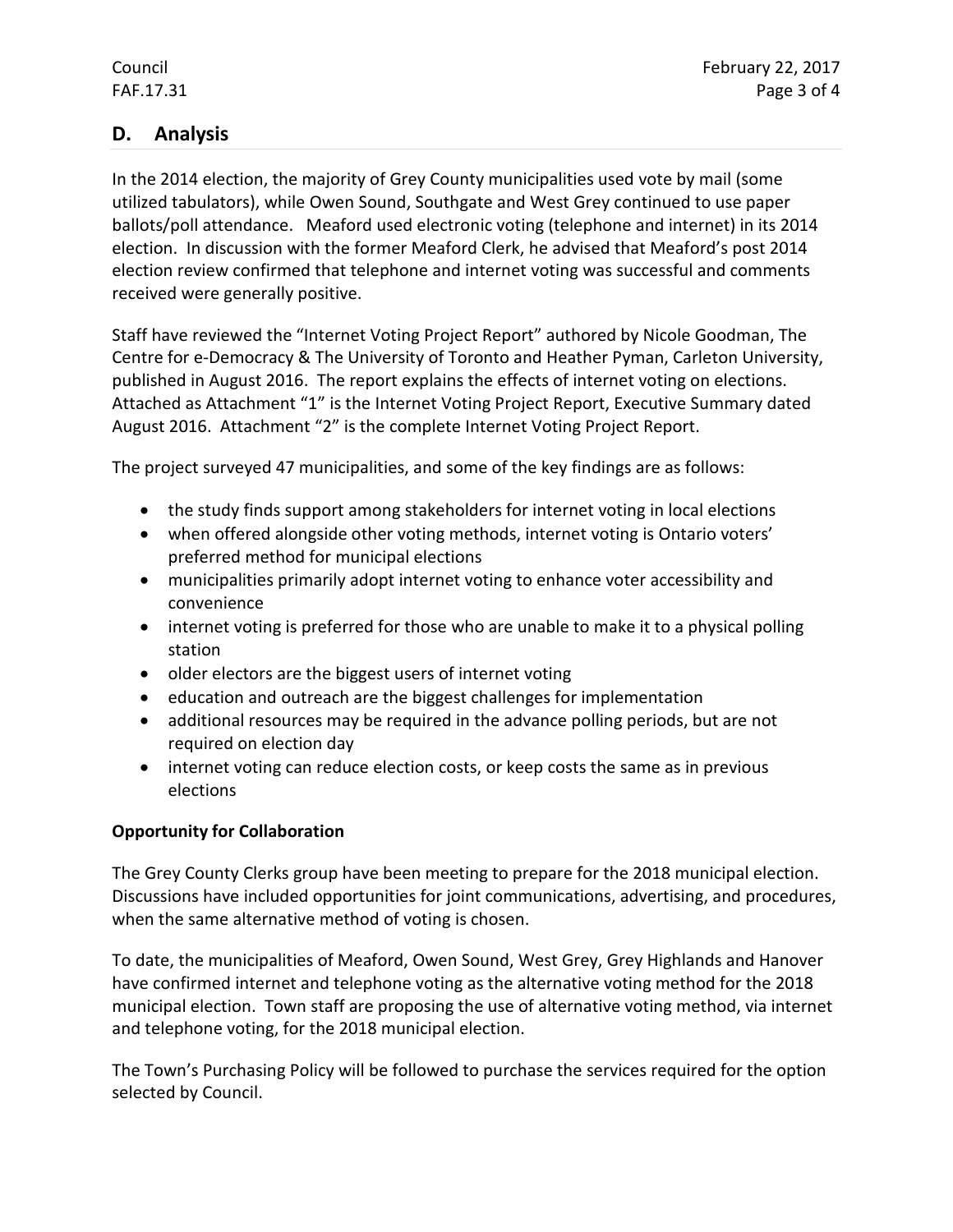#### **E. The Blue Mountains Strategic Plan**

Goal #4: Promote a Culture of Organizational and Operational Excellence Objective #3: To Consistently deliver Excellent Customer Service

#### **F. Financial Impact**

On an annual basis, Council transfers \$12,000 into the election reserve, for a total of \$48,000 for each election.

**Option 1** - The estimated cost for electronic voting (internet and telephone) voting in 2018 is \$50,000. This includes a significant amount of training, staff time, communications and advertising of the new voting method to voters. There is potential for collaboration with other Grey County municipalities to share costs of advertising, training and development of policies.

**Option 2** - The cost of the 2014 municipal election was \$45,759.56 based on 10,794 electors. The estimated cost for the 2018 municipal election is \$50,000.

#### **G. In consultation with**

Troy Speck, CAO Ruth Prince, Director of Finance and IT Services

#### **H. Attached**

- 1. Attachment 1: Internet Voting Project Report, Executive Summary dated August 2016
- 2. [Attachment 2: Internet Voting Project Report, dated August 2016](http://www.centreforedemocracy.com/wp-content/uploads/2016/08/IVP_Report.pdf)

Respectfully Submitted,

Corrina Giles Town Clerk

Troy Speck, CAO Chief Administrative Officer

For more information, please contact: Corrina Giles, Town Clerk [townclerk@thebluemountains.ca](mailto:townclerk@thebluemountains.ca) 519-599-3131 extension 232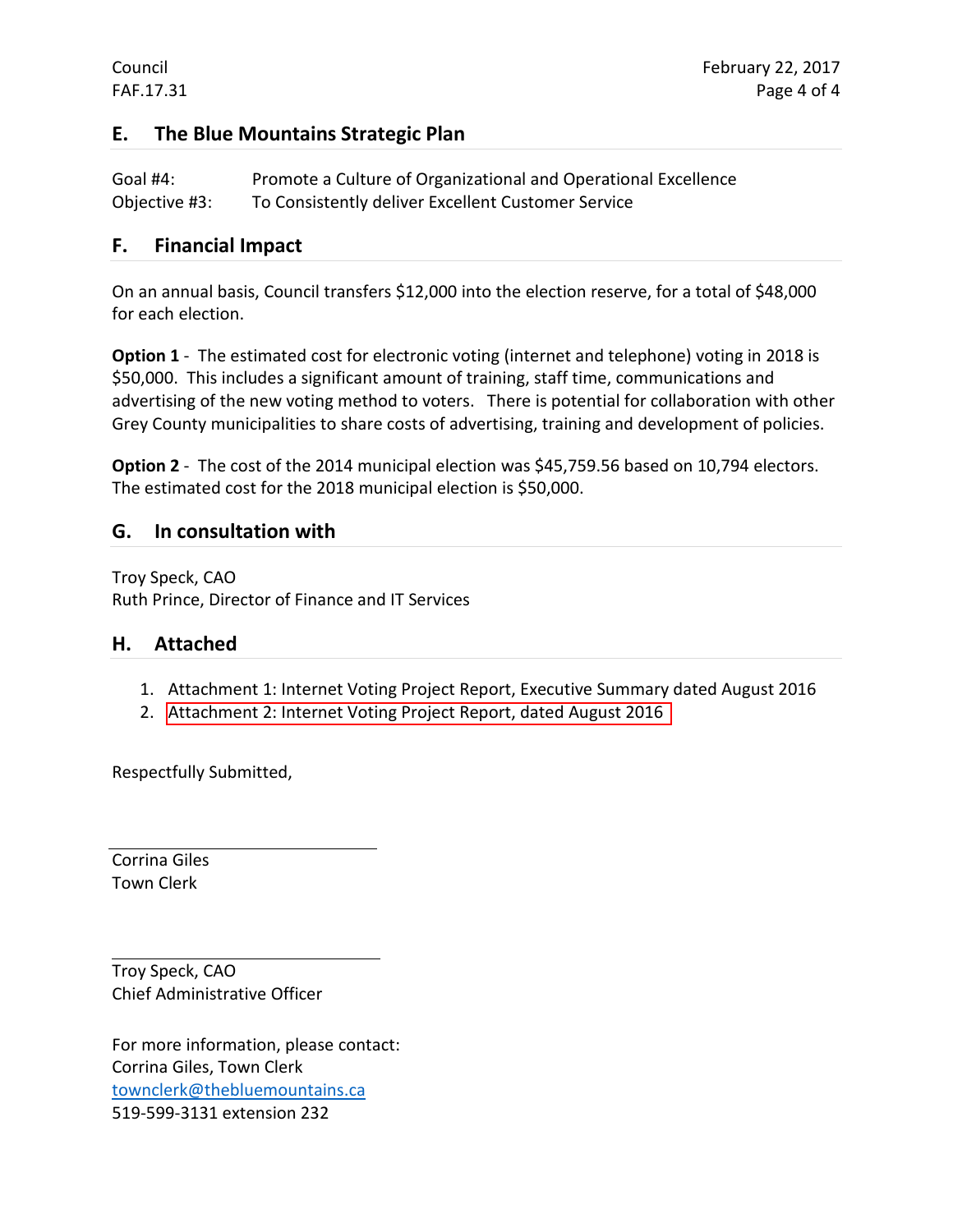# Internet Voting Project Report

Executive Summary August 2016

Authored by: Nicole Goodman, The Centre for e-Democracy & The University of Toronto Heather Pyman, Carleton University

**VOTE** 

THE CENTRE FOR

www.centreforedemocracy.com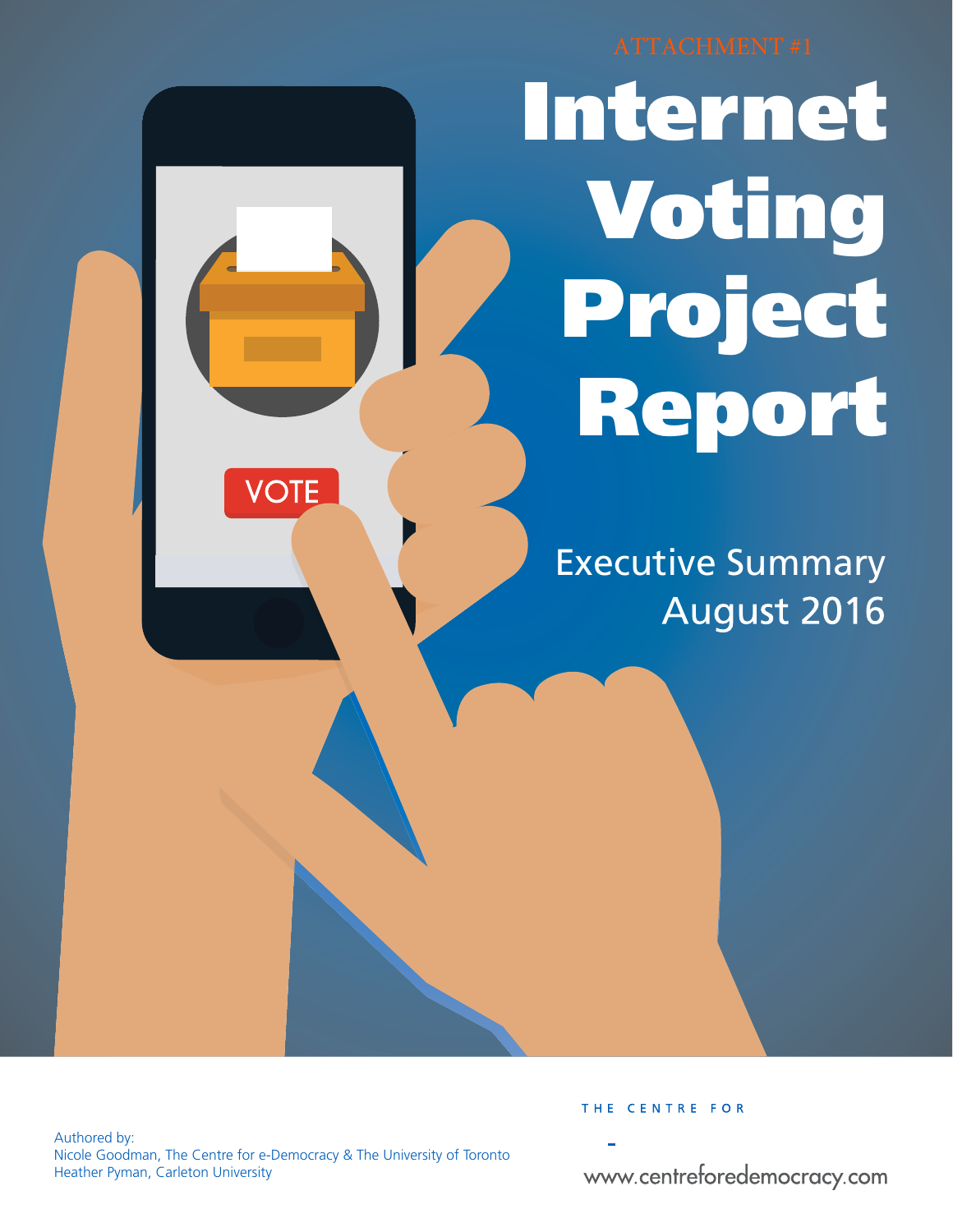The following are key findings from the research, which are explained more fully in the report.

## INTERNET VOTERS' SURVEY

#### The Online Voting Process

- There is strong satisfaction with online voting as 95 percent of respondents report being satisfied
- Online voters said that casting a ballot online was "easy", "simple", "straightforward", "private", and "convenient"
- 95 percent of online voters say they would recommend the voting method to others
- Internet voting was the preferred voting method for voters in 93 percent of the communities that participated in this research
- Voting from home is the preferred remote voting location (88 percent of respondents said they voted from home)

#### Why are Voters Drawn to Online Ballots?

- Convenience is the primary reason voters decided to vote online
- Younger voters (aged 18-24) are more likely than any other group to say the top reason they voted online was because of accessibility

#### Reported Use in Future Elections

- A strong majority of online voters say they would use the voting method in a future election:
	- ס 98 percent say they would likely use it a future municipal election
	- ס 95 percent report being likely to use it in a provincial election
	- ס 94 percent indicate they are likely to use it in a federal election

#### **Online Voter Profile**

- The typical online voter is older, educated and wealthier.
- The average age is 53.
	- ס Of all age groups, those aged 55-64 years were the biggest users of online voting in the 2014 municipal election.
- Has an annual household income of \$80,000 or more before taxes.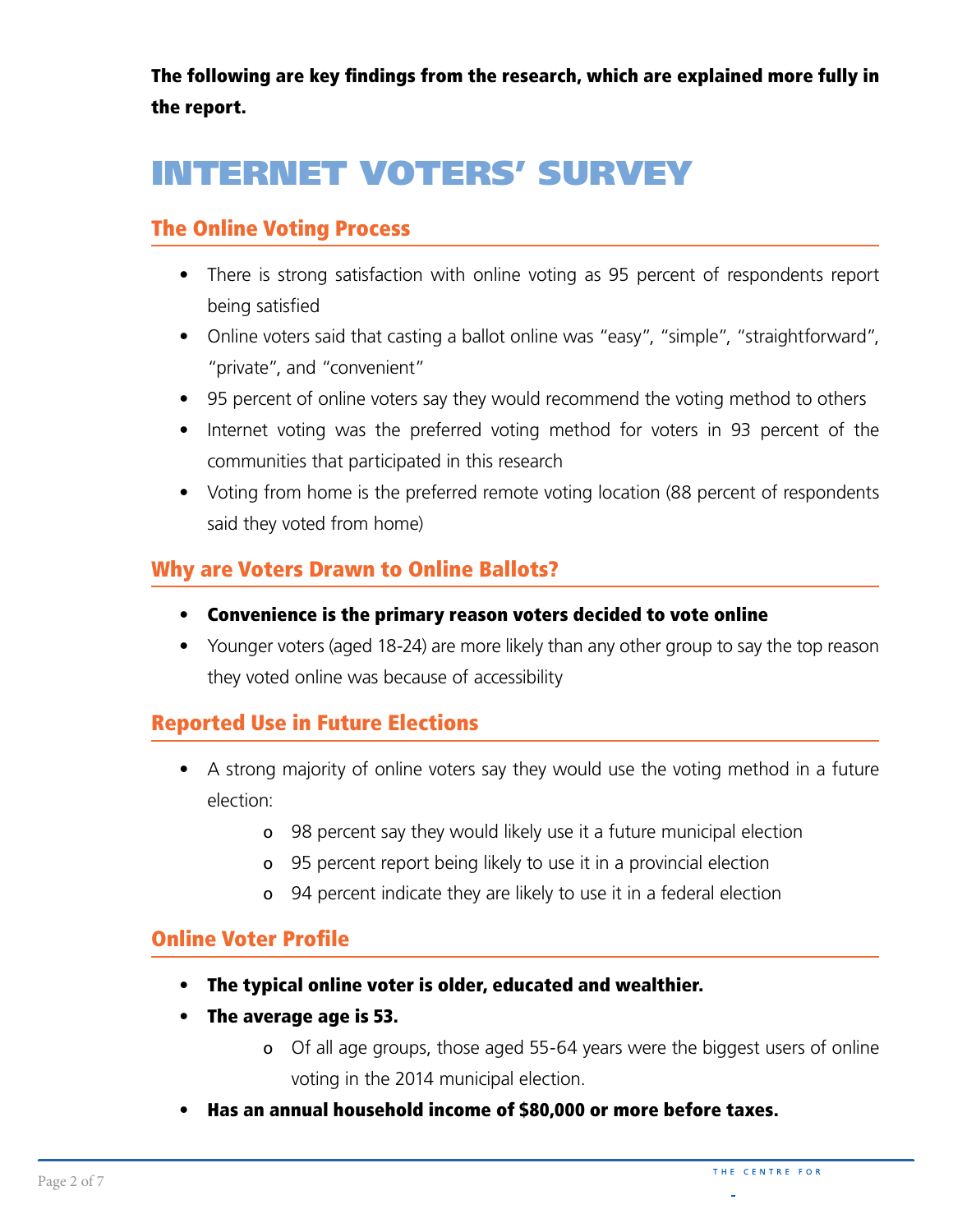#### • Resides in an urban or suburban area.

However, rural voters were more likely to choose online ballots than to vote ס by paper at the polls.

#### **Online Voter Profile (Cont.)**

- Reports having voted in most of the past elections they were eligible to participate in
- Has a fast Internet connection at home and uses the Internet frequently (93 percent say they use it everyday)
- Is interested in politics (89 percent)

i.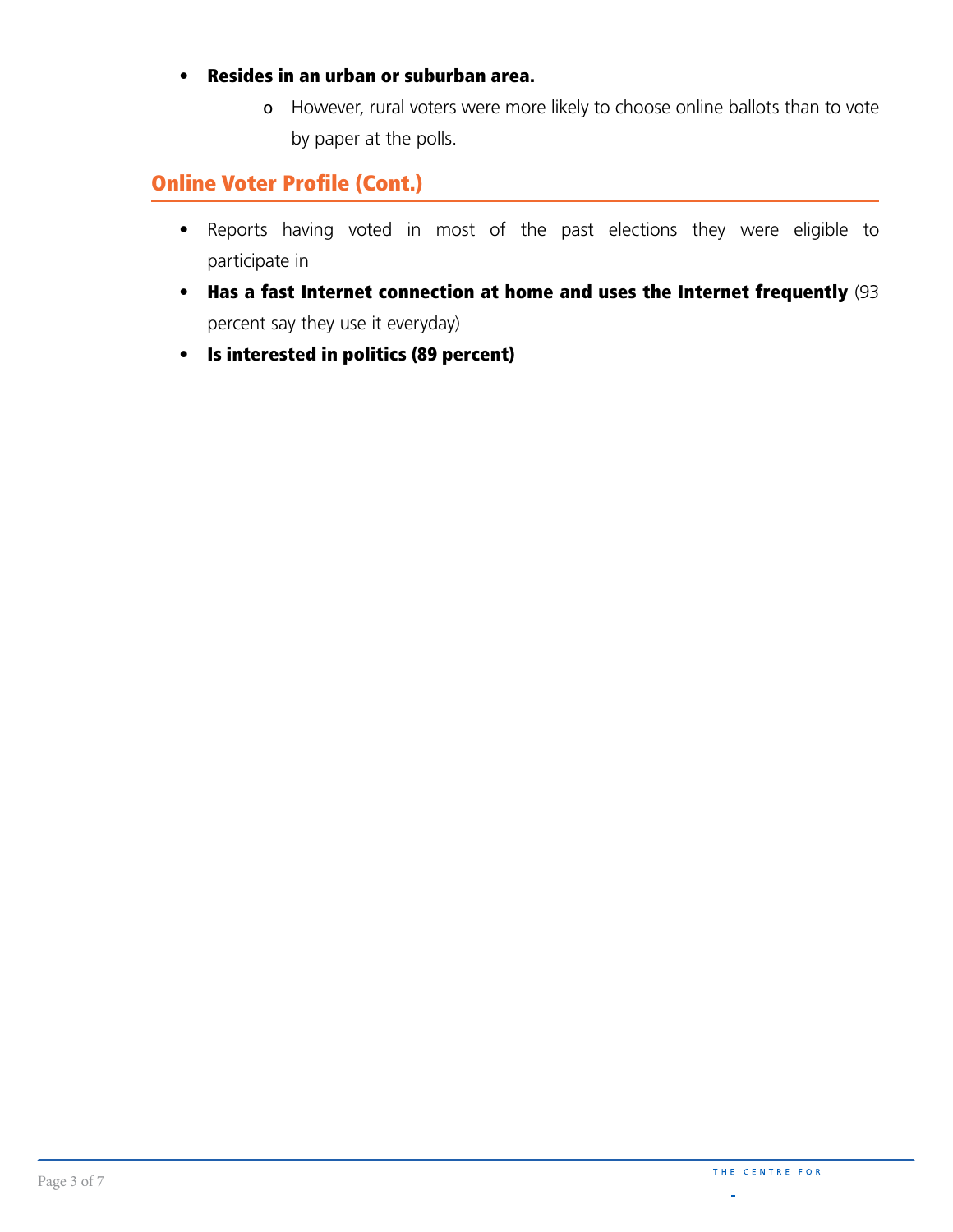## PAPER VOTERS' SURVEY

#### Satisfaction with the Paper Voting Process

• 68 percent of paper voters are satisfed with the voting method.

#### Knowledge and Opinions of Internet Voting

- A majority, 89 percent, were aware of online voting.
- Among paper voters the **top concern about Internet voting is security of the** voting process, 37 percent.
	- ס The second largest group, 32 percent, report having no concerns about the technology.
	- ס This latter group did not use it because they 'forgot', 'waited too long', for reasons that are administrative in nature, or because they had not decided whom to vote for in time.
- Internet voting is perceived to be the safest remote voting option.
	- ס 66 percent believe telephone voting to be less than safe than voting by Internet.
	- ס 54 percent believe voting by mail to be less safe than online voting.

#### Using Internet Voting in the Future

- 78 percent would use online voting in a future election.
	- ס 47 percent of this group would do so under special circumstances such as inclement weather or illness.
	- ס 30 percent would do so 'no matter what'.
- **Convenience'** is the primary reason paper voters would vote online in a future election.

#### Paper Voter Profile

- Average age: 44 years
	- ס Voters under 44 years of age were more inclined to vote by paper, while those over the age of 45 years voted more frequently by Internet.
- Annual household income of \$60,000-\$79,999 before taxes.
- Resides in an urban or suburban area.
	- ס Paper voters were more likely to live in an urban area than Internet voters, and less likely to live in a rural one.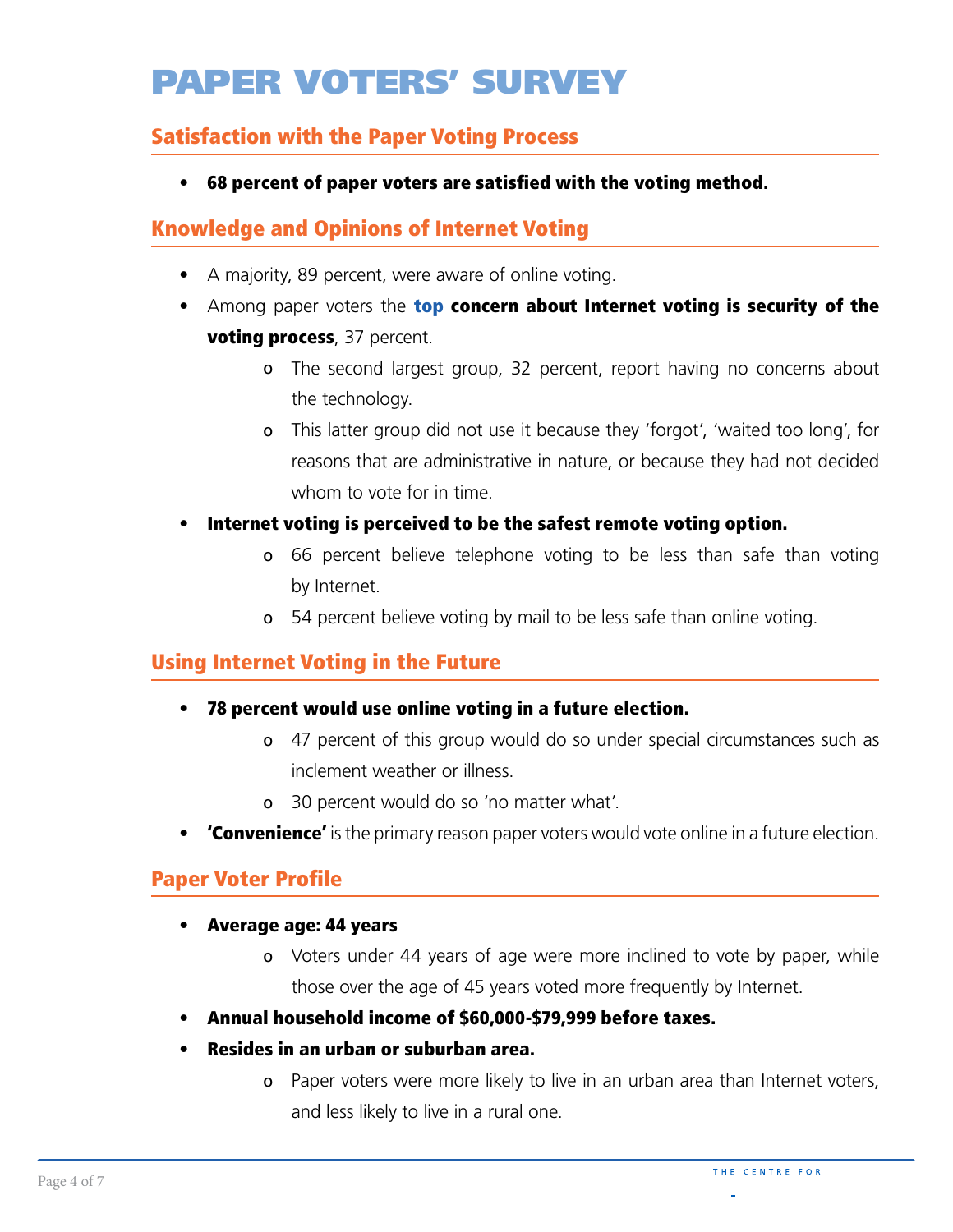#### Paper Voter Profile (Cont.)

- They are committed voters.
	- ס Report having voted in most of the past elections they were eligible to participate in.
- Have fast Internet connections and go online everyday.

ä,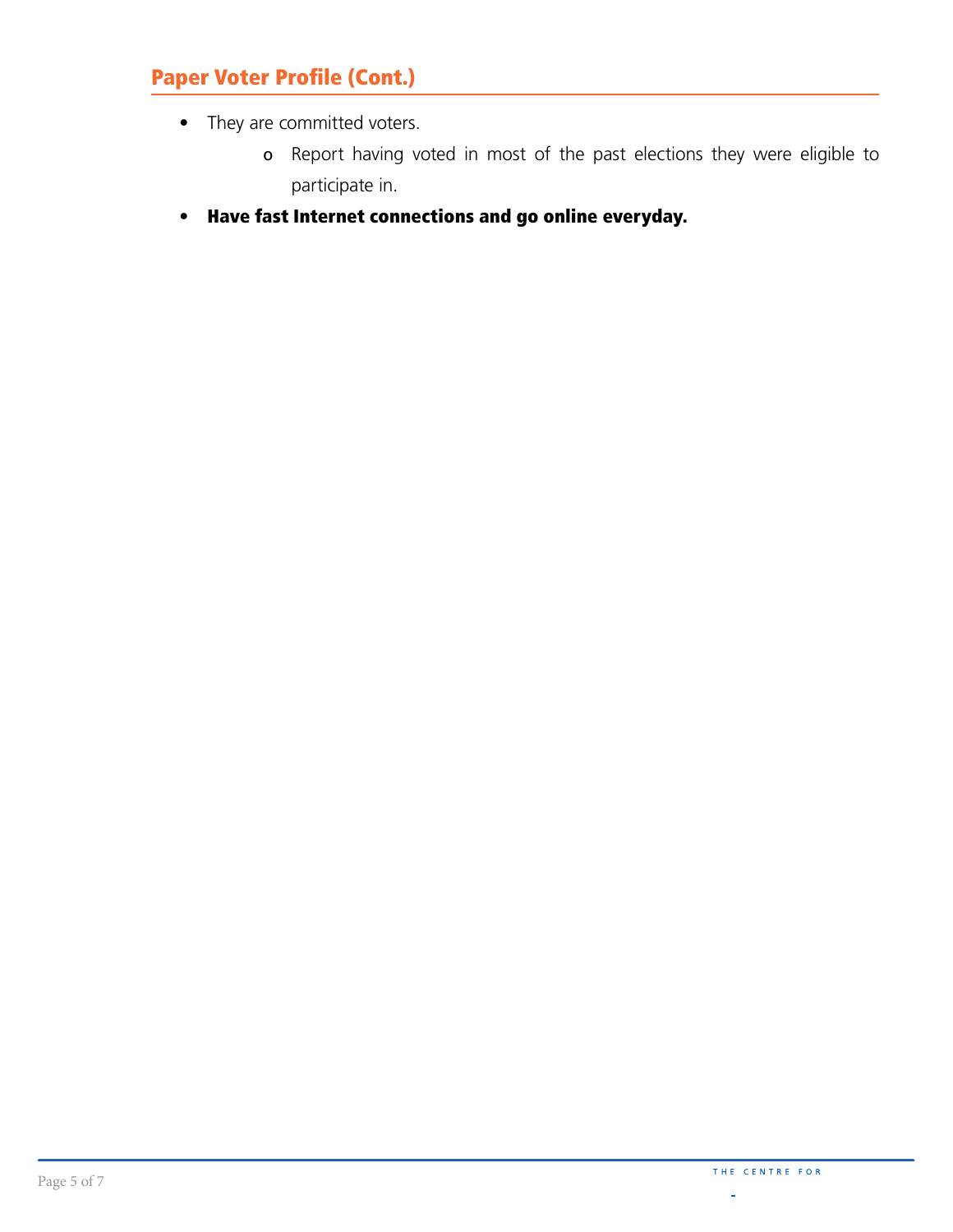## CANDIDATES' SURVEY

#### Candidates' Satisfaction with the Online Voting Process

- A majority of candidates (64 percent) are satisfed with online voting
- Similar levels of satisfaction are reported for the security of the election (73 percent) and the posting of election results (64 percent).

#### How Candidates Learnt about Internet Voting

- Candidates were most likely to have heard about online voting via municipal-led information initiatives.
- Specifically, the municipal website, Voter Information Packages, candidate information sessions, and local newspaper notices were the top sources that informed candidates about Internet voting.

#### Infuence on Candidates' Campaigns

- A majority of candidates (64 percent) say that Internet voting affected their campaign.
- Popularly cited impacts include: making the beginning of campaign more crucial for attracting and mobilizing supporters, increased voter turnout, a larger number of young voters, talks with electors focusing on the voting method instead of election issues, and a negative impact on older electors.
- Candidates encountered many more electors that had already voted than in previous elections.
	- ס 91 percent of candidates said that more than half of those who had voted before Election Day reported voting online.

#### Candidates' Overall Opinions of Internet Voting

- 80 percent of candidates feel favourably about having Internet voting as an additional voting method.
- A majority of candidates (64 percent) is against having Internet voting as the only voting method in elections.